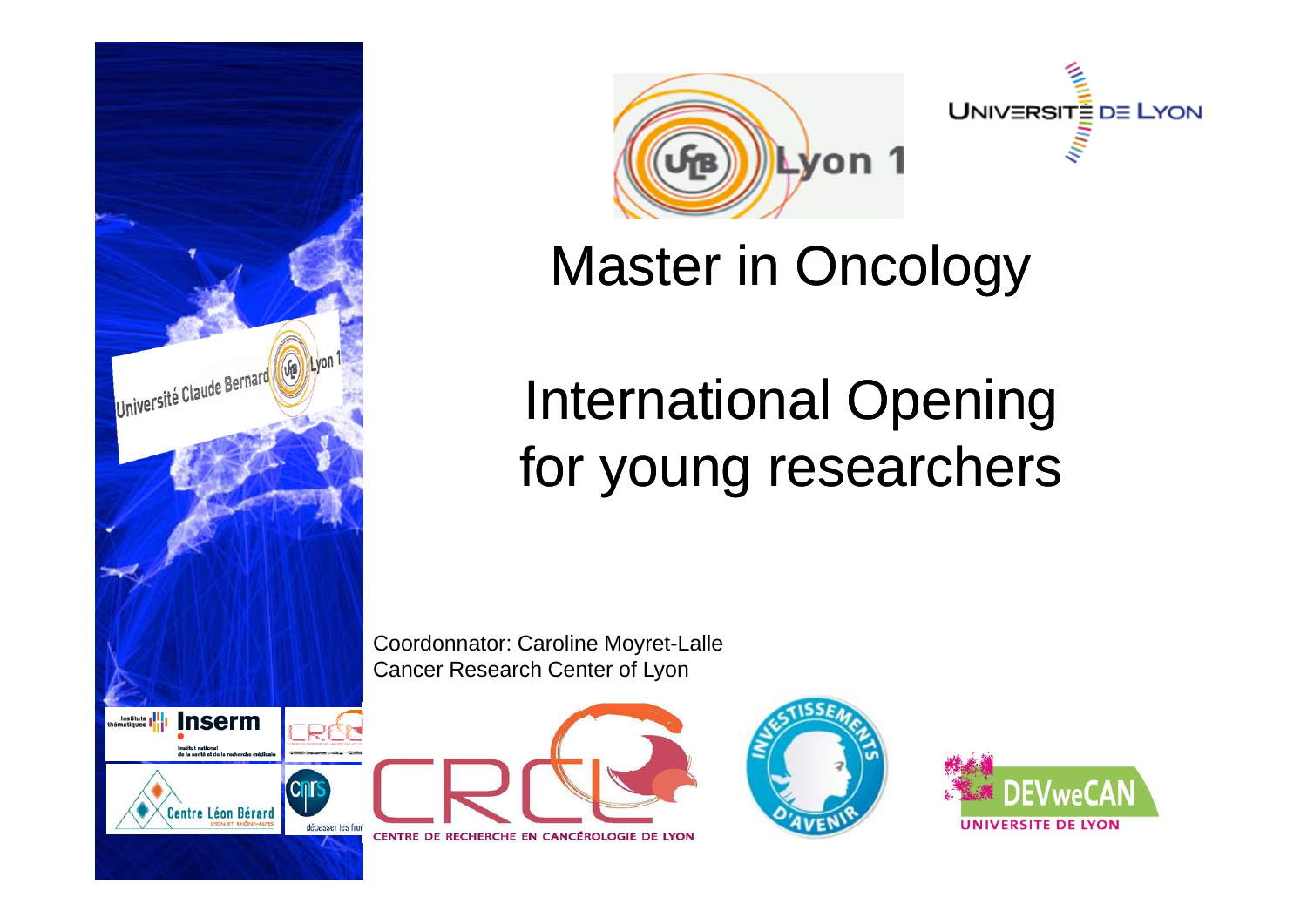

### **National environment…**

# The only **one** master's in France with the two years program entirely dedicated to cancer

### **Launched in september 2013**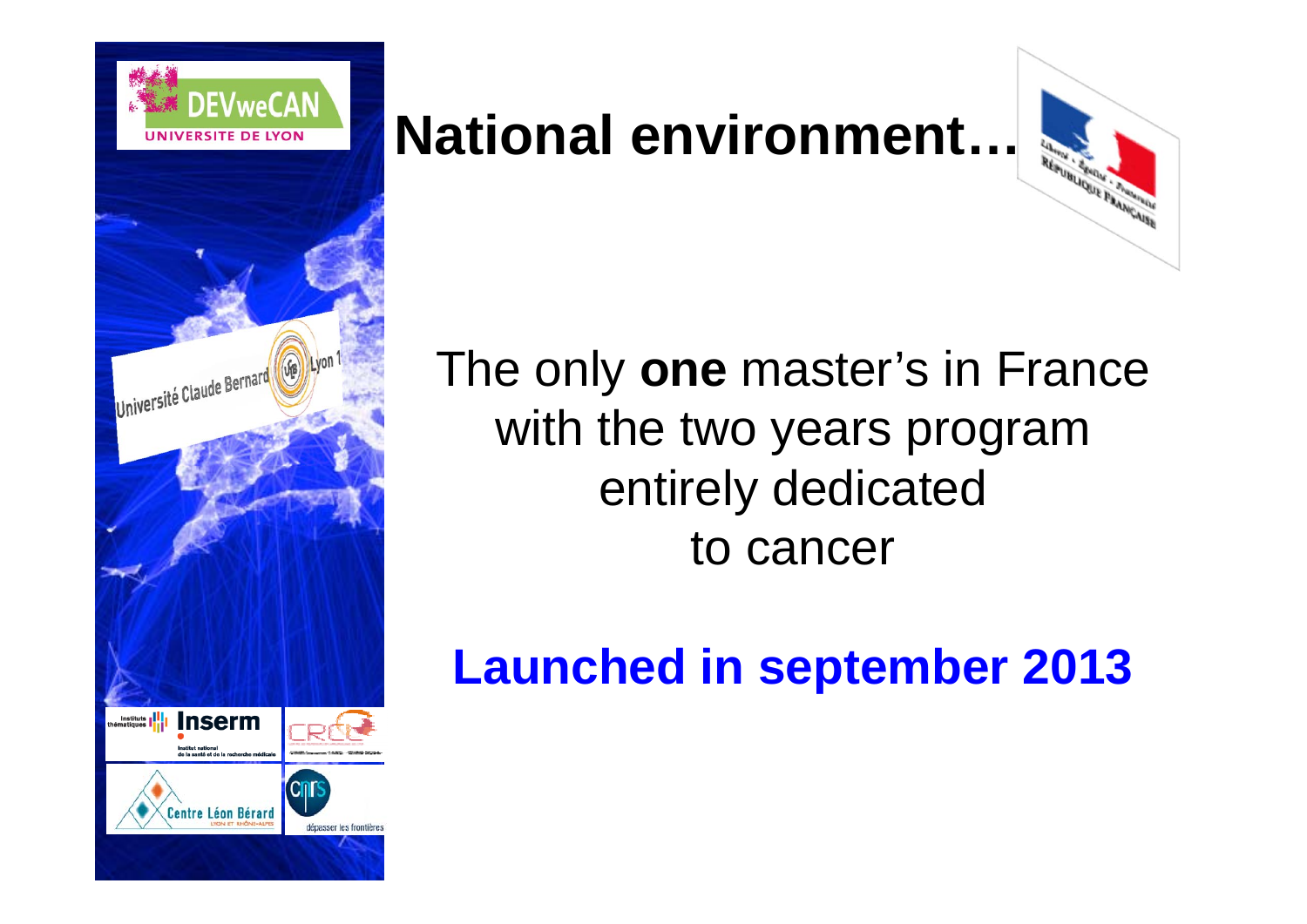

## **Master program:**



**LabEx DEVweCAN** research **topics** starting point for training program

Deciphering **embryonic** mechanisms reactivated during tumour escape

Identification of **alternative** anti-cancer targets

**Omics** approaches to understand cancer progression

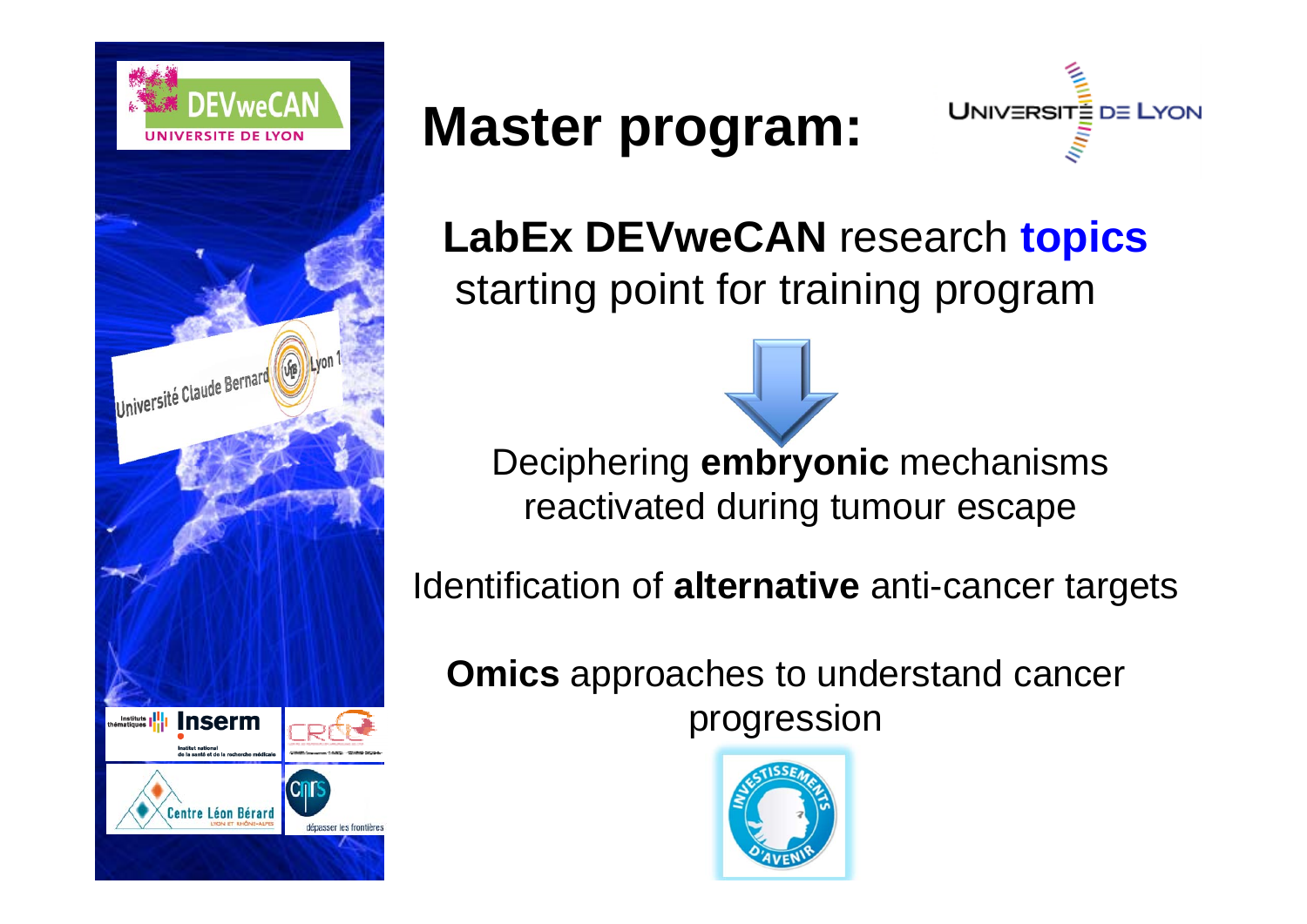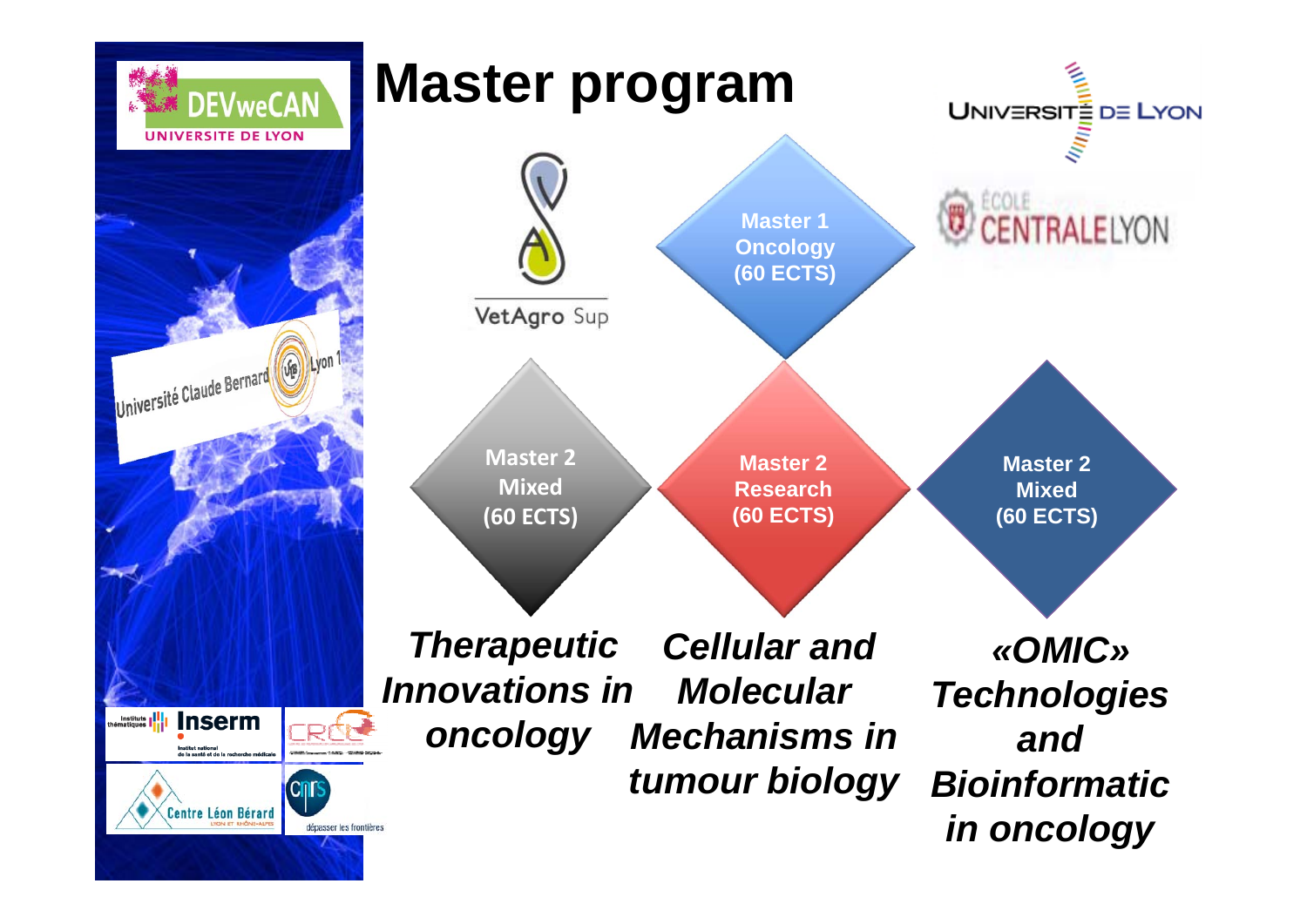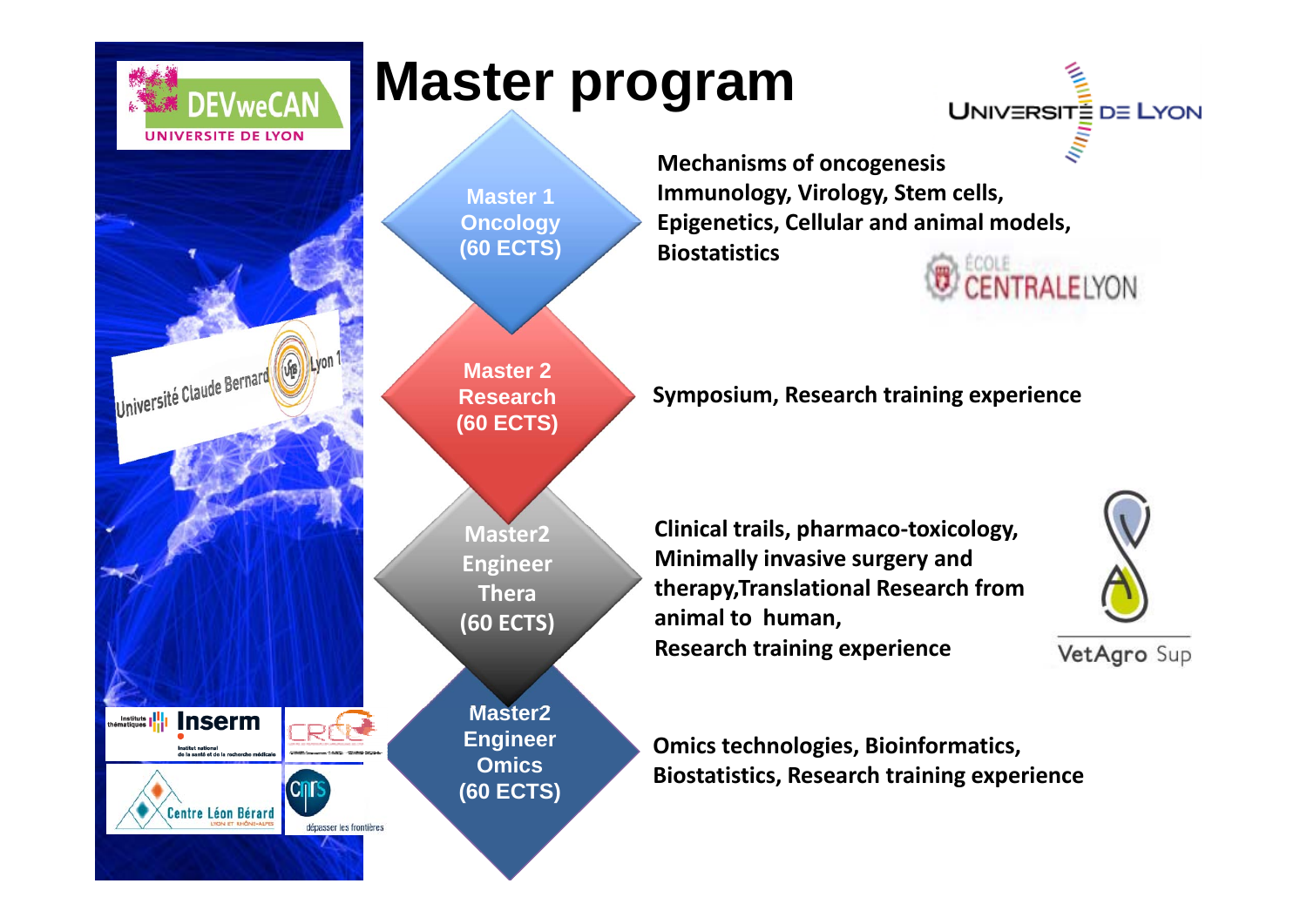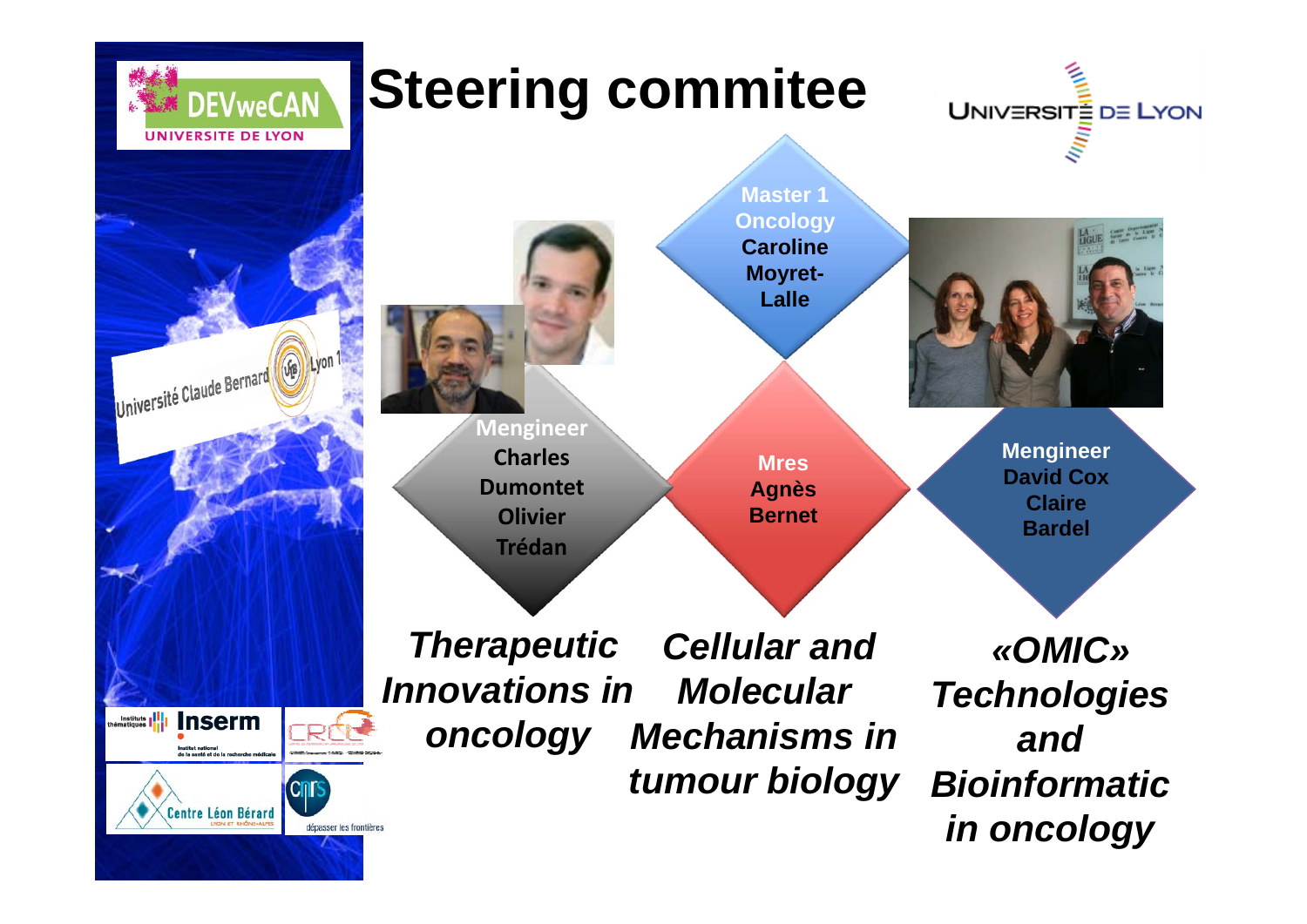

### **Funding…**



**DEVweCAN master funding for research training experience Abroad M1, M2**



**Hosting foreign students in CRCL and LabEx teams**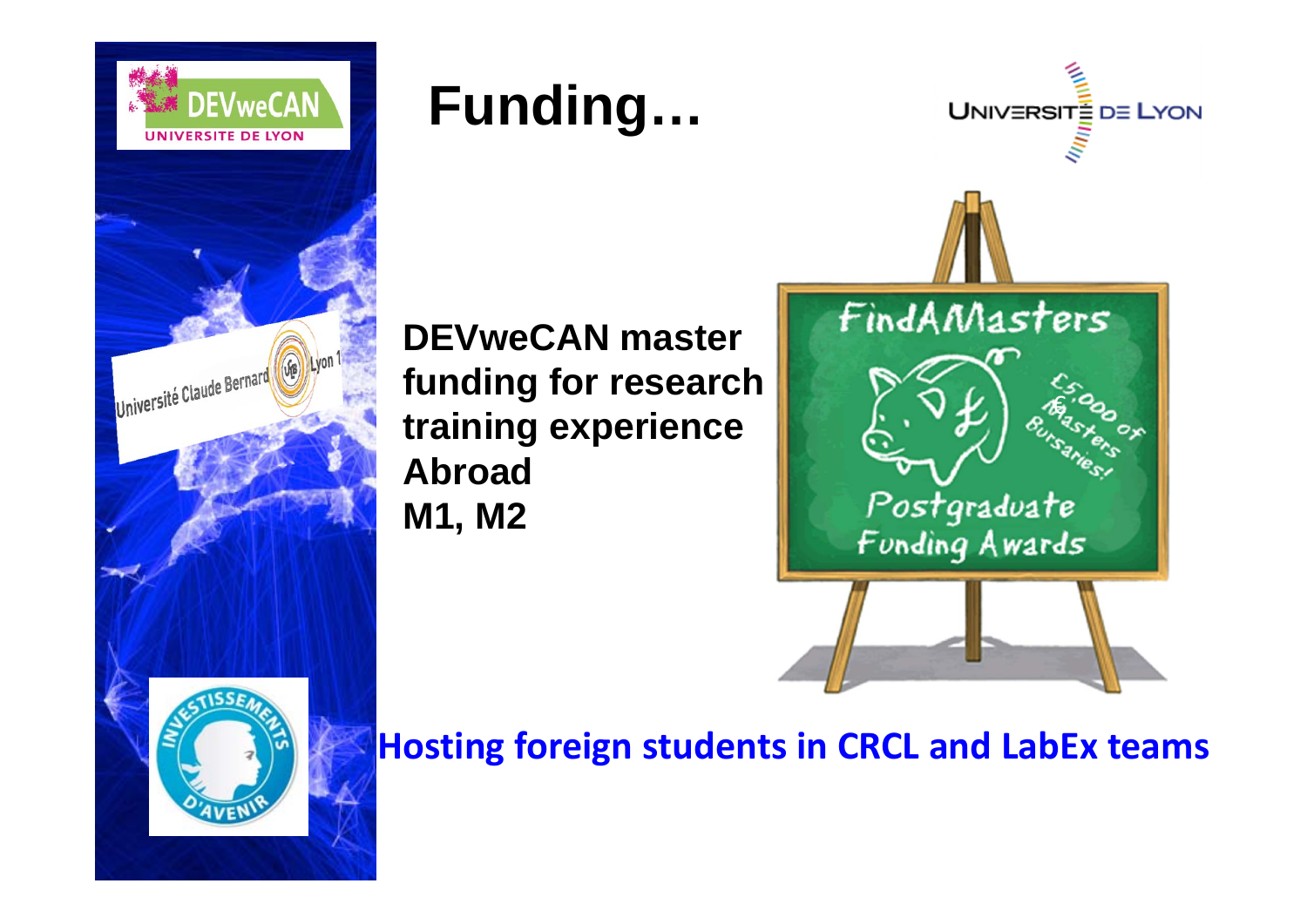

### **International partnership…**

Assachusatts Institute of Technology

#### **Erin Baumgartner**

Program Manager MIT‐France



#### **Donna Willis**

Faculty Internal Medicine Johns Hopkins School of Medicine

**Imperial College** London

National Cancer Institute

### **Eric Lam**

Professor of Molecular Oncology Department of Surgery and Cancer

### **Yves Pommier**

Head, DNA Topoisomerase/Integrase Group Center for Cancer ResearchNational Cancer Institute

#### **W ‐ Q Gao**

Renji Hospital Stem cell research Jiao‐Tong university